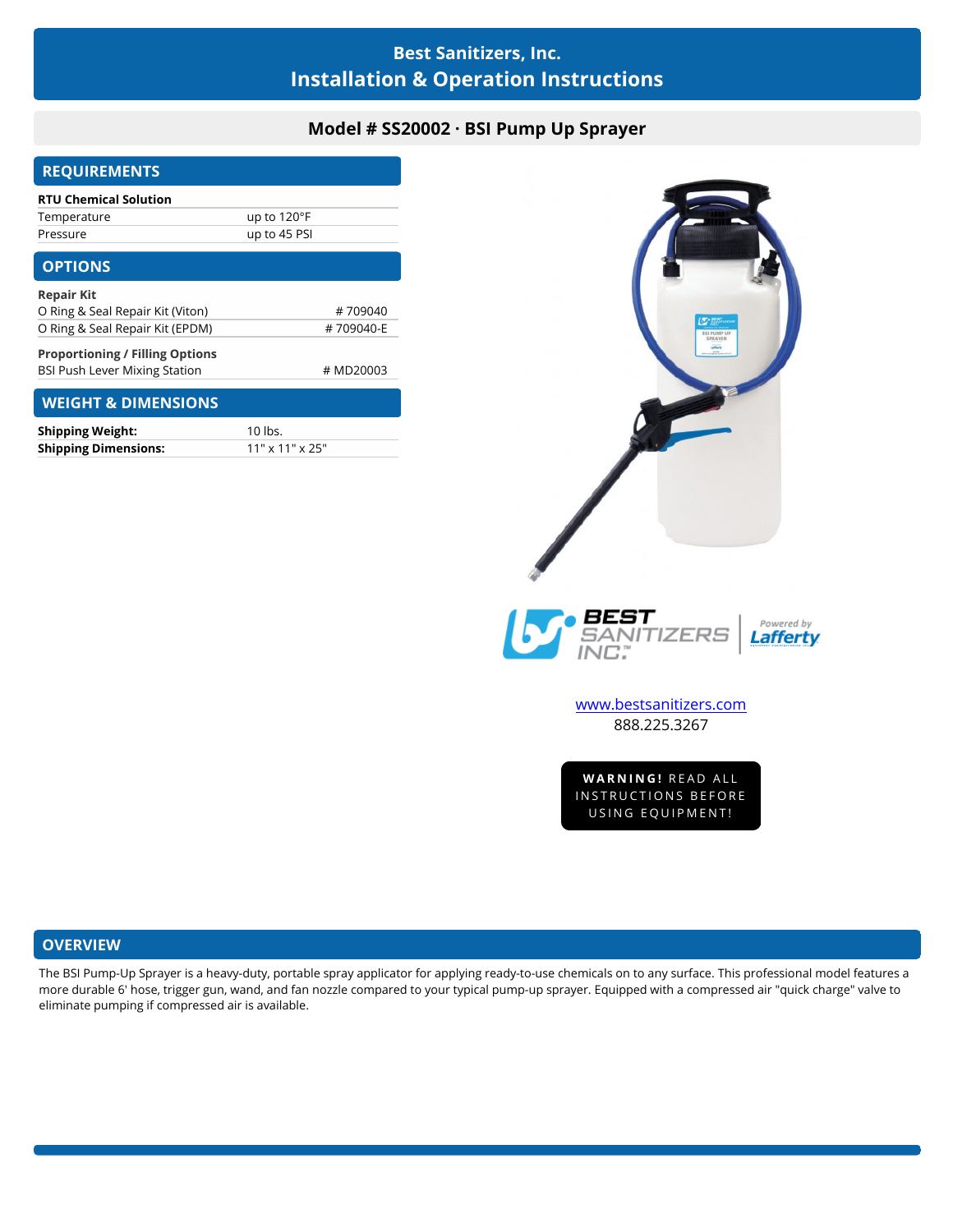### **SAFETY & OPERATIONAL PRECAUTIONS**

- Manufacturer assumes no liability for the use or misuse of this unit.
- Wear protective clothing, gloves and eye wear when working with chemicals.
- Always direct the discharge away from electrical devices and people/animals (as appropriate)
- Follow the chemical manufacturer's safe handling instructions.

#### **SPECIAL PRECAUTIONS**

- This high density polyethylene unit is fitted with Viton seals. Chemicals not compatible with polyethylene or Viton should not be used. (EPDM seals are available for separate purchase.)
- Do not alter pressure relief valve or plug valve hole.
- Regularly lubricate pressure relief valve with a non-water-soluble grease (such as petroleum jelly) and ensure proper operation, using water in the tank, prior to each use. Regular lubrication of cap seal and threads with a non-water-soluble grease (petroleum jelly) will help ensure proper sealing of cap.
- Do not lift or carry by the hose or trigger gun.Securely tighten pump: loose pump can be forcibly ejected.
- Carefully follow chemical manufacturer's safe handling instructions and recommended precautions/practices when using flammable chemicals. Do not use hot liquids.
- Do not exceed 45 psi pressure and do not inflate without liquid in the tank
- Do not fill over the maximum fill mark. Relieving pressure in an overfill condition can cause harmful venting of contents.
- Never stand with face or body over the top of tank when loosening pump or relieving pressure.
- After pumping, be sure the handle is in the locked down position
- On completion of operation, with the tank in the upright position, relieve pressure in the tank by pulling up on the pressure relief valve on the side of the tank.

#### WARNING

This unit is equipped with a built-in inflation valve and can be pressurized using an air compressor. Extra caution is required when using a compressor, as the unit will be pressurized much more rapidly than when hand-pumping. Failure to follow the following procedure could result in serious injury to the operator or others.

- 1. Before each use of a compressor be certain that:
	- a. The umbrella valve, located at the bottom of the cylinder, is installed and functioning properly.
	- b. The pump assembly is screwed tightly to the tank.
	- c. The pressure relief valve is functioning properly. Check by pulling up on the valve until the red stem shows. The valve stem should move freely and spring back to its original position when released.The O-ring and valve stem must be greased.
	- d. Check the hose clamp and tighten if loose.
- 2. Additional Precautions:
	- a. Do not stand over the pump handle while pressurizing with an air compressor or while releasing the handle from the locked position. Compressed air can cause the pump handle to pop up upward if the umbrella valve is worn or damaged or if the pressure relief valve is not functioning.

### **TO INSTALL (REFER TO DIAGRAM ON NEXT PAGE)**

- 1. Turn pump handle counterclockwise to remove pump and lid.
- 2. Add chemical solution to the tank. DO NOT EXCEED MAXIMUM FILL MARK.
- 3. Tighten cap and pump for a good seal. Regular lubrication of cap seal and threads will help ensure proper sealing and removal of cap. **NOTE it is a good idea to thoroughly rinse out tank and re-pressurize and flush out entire nozzle assembly before storing. When using aggressive or corrosive chemicals never leave chemical solution in the tank after use.**

### **TO OPERATE**

- 1. Pump up sprayer till the pressure relief valve starts to rise/relieve. Less if a lighter spray pressure and volume is desired.
- 2. Pull the trigger to start and stop spraying. Re-pump up as spray begins to slow down.
- 3. On completion of spraying, with the tank in the upright position, **relieve pressure** in the tank by pulling up on the pressure relief valve on the side of the tank.
- 4. Prior to every refill of the tank pull up on relief valve to ensure no pressure is there before removing the lid and pump.
- 5. To store: Partially fill the tank with fresh water and pump it up. Pull the trigger and rinse the sprayer out.

**WHEN USING AN AIR COMPRESSOR:** Place pump handle in the unlocked position and pressurize slowly till the pop-off valve starts to rise. If the **pump handle** rises...DISCONTINUE PRESSURIZING! Relieve pressure by pulling up on the pressure relief valve, remove pump and check the umbrella valve for wear or damage. Do not pressurize until worn or damaged parts have been replaced and the handle does not rise during pressurization.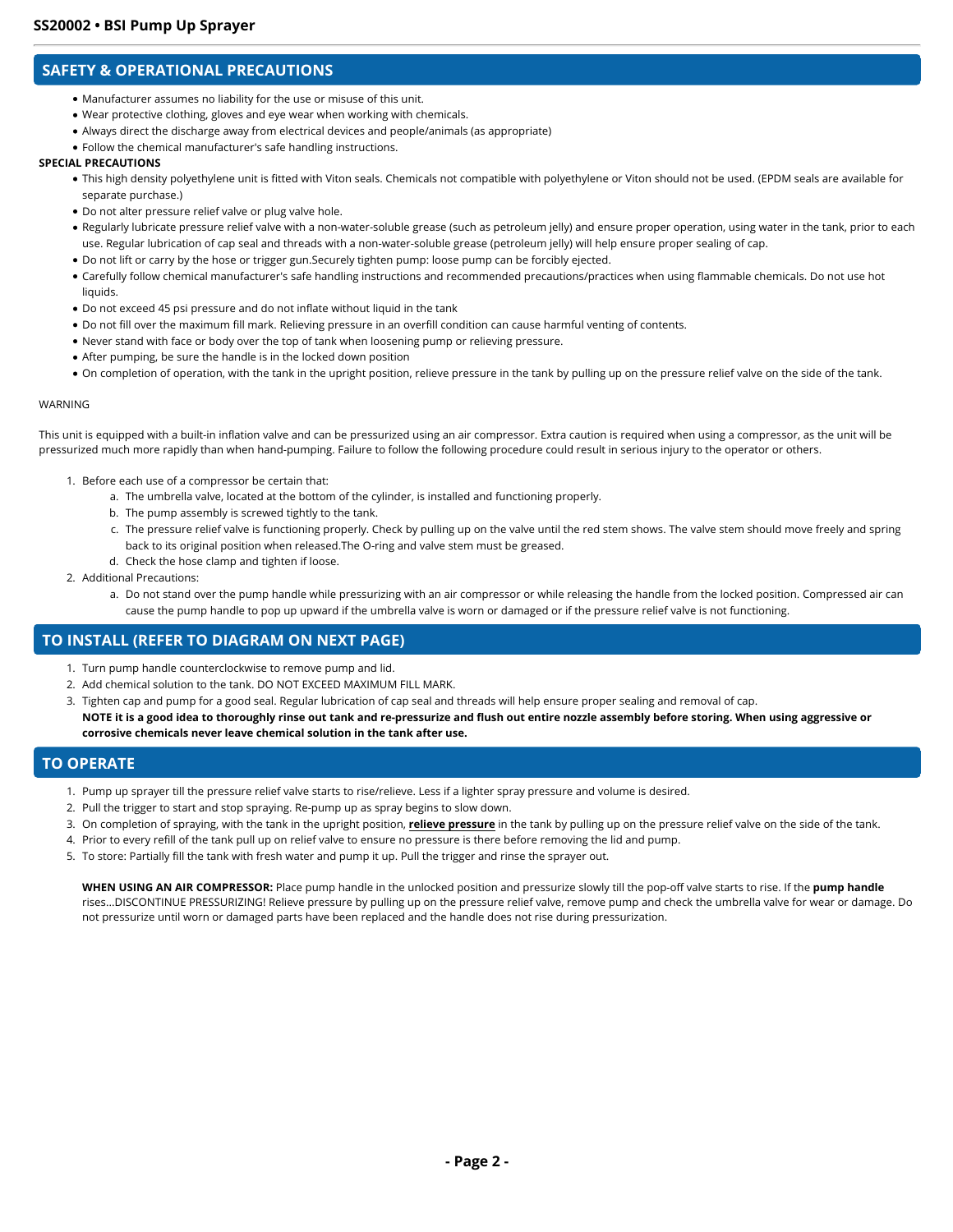